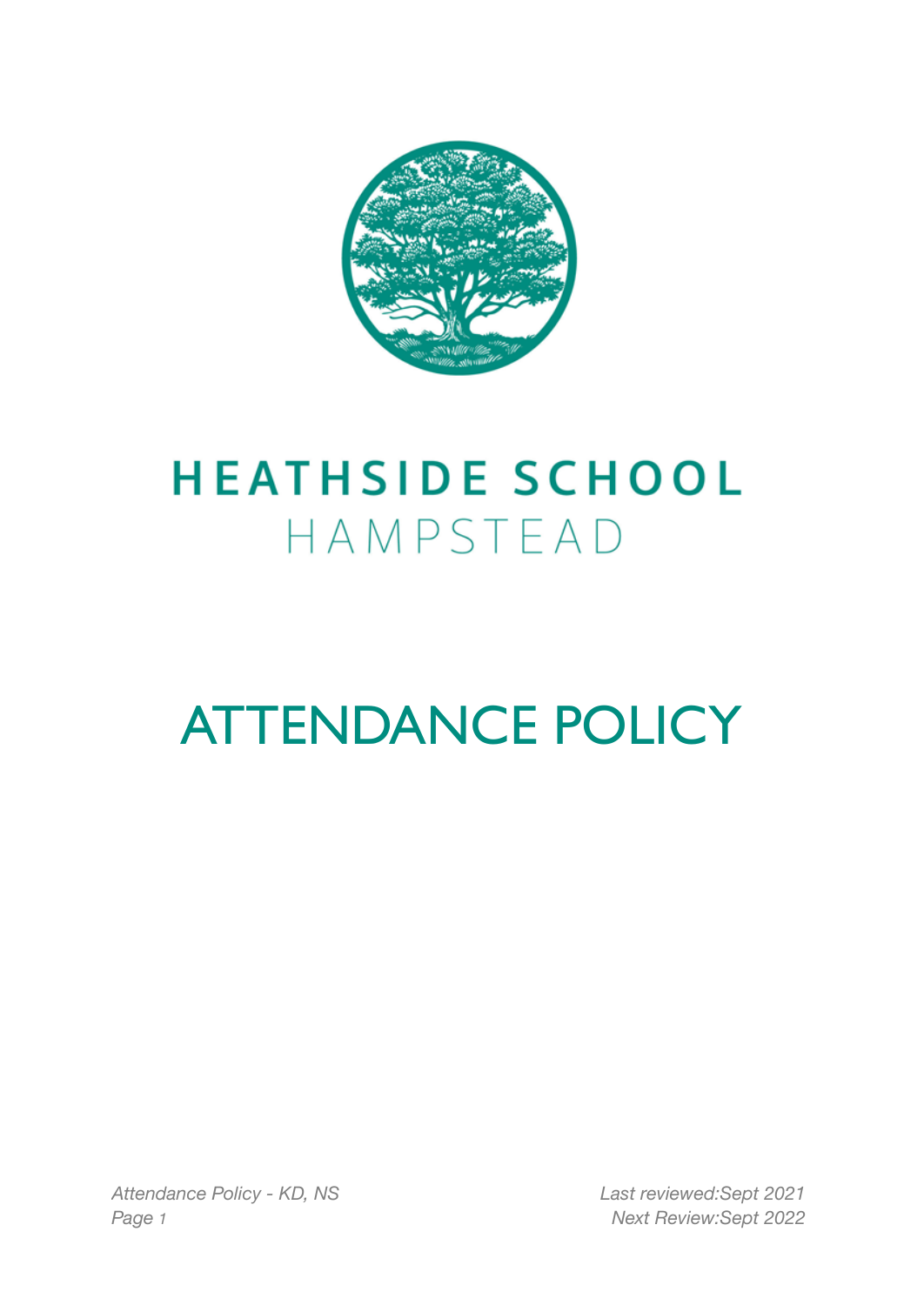#### Introduction

Regular and punctual school attendance is important. Pupils need to attend school regularly if they are to take full advantage of the educational opportunities available to them by law. Heathside School fully recognises its responsibilities to ensure pupils are in school and on time, therefore having access to learning for the maximum number of days and hours. We provide a nurturing, safe and secure environment for your child to learn in a positive and supported way, and we expect regular attendance.

We are aware that non-attendance can influence a child's social and educational development and even suggest Safeguarding and Child Protection issues. As a consequence of this possibility the DSL will check the registers daily to identify any patterns of absence. Please support the DSL by flagging any concerns you have about absence.

#### Aims

- This policy aims to clarify the expectations we have of our students and clarify the points and procedures involved in the reporting of absences and lateness.
- To maintain a high percentage of student attendance and punctuality at Heathside School.
- To provide support, advice and guidance to parents and students.
- To provide a systematic approach to gathering and analysing attendance-related data to promote timely and effective intervention at all levels within the school.
- To maintain positive and consistent communication between home and the school.
- To maintain effective partnerships with appropriate support services and agencies.
- To recognise and take into account the needs of individual students when planning reintegration following significant periods of absence.

## Statutory Duties & Responsibilities

Any absence affects the pattern of a child's education and regular absence will seriously affect their learning. Any student's absence disrupts teaching routines so may affect the learning of others in the same class.

Ensuring regular attendance at Heathside School is the legal responsibility of parents in the first instance and condoning absence on the part of parents from the school without a good reason creates an offence in law.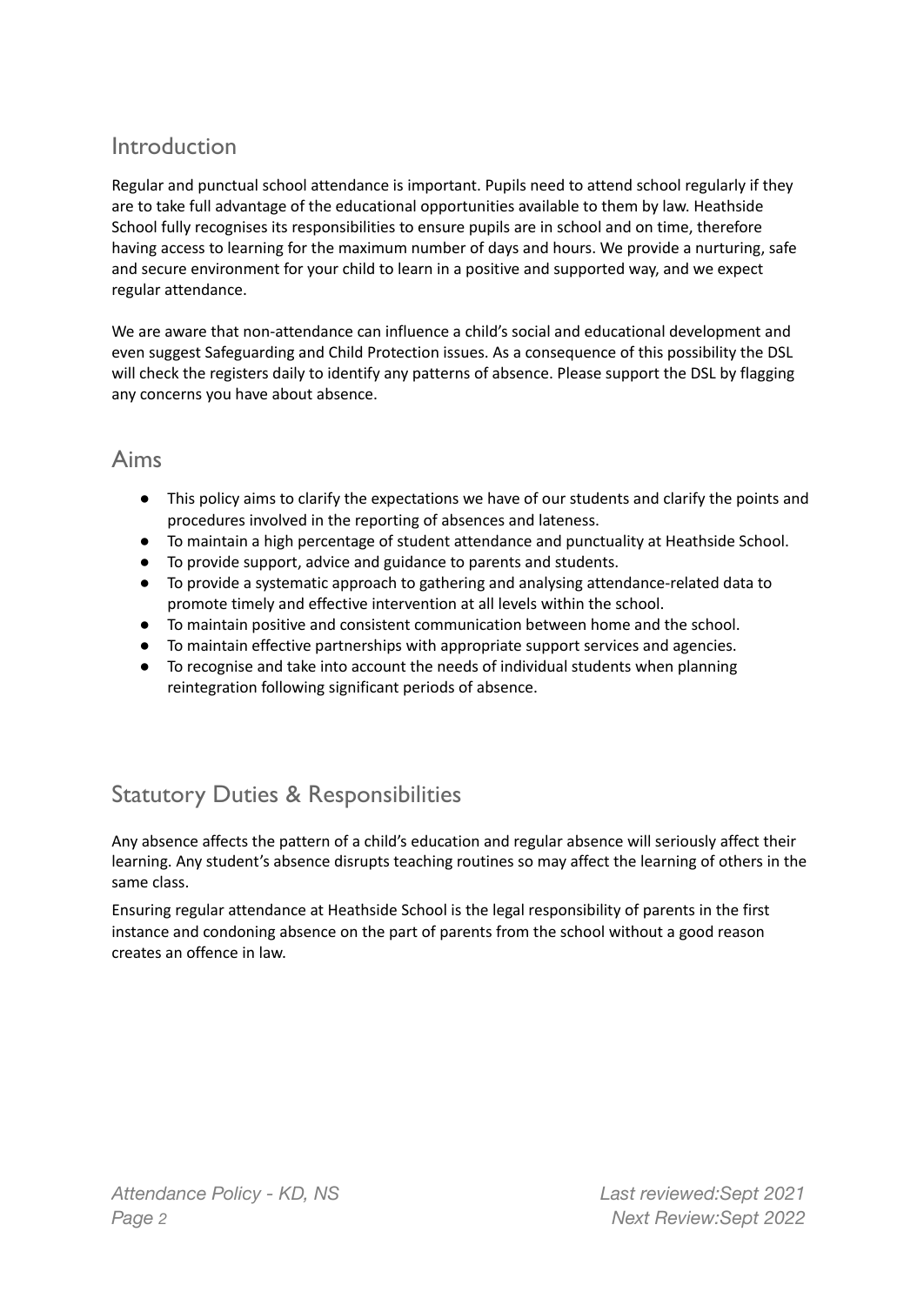## Attendance Register

Our registers and Visitor logs are used for education purposes and emergency evacuation procedures, and therefore, must be accurate and accessible.

The registers indicate codes for Heathside School and DFE statistics indicating what type of absence is occurring, for our records, and for the purpose of ensuring the children in our care are benefiting in their educational development.

The following details are recorded in the attendance register at the commencement of each morning session and once during each afternoon session —

- Present
- Absent
- Attending an approved educational activity
- Unable to attend due to exceptional circumstances
- In the case of any such pupil of compulsory school age who is absent, whether this absence is authorised.
	- o *Authorised Absence:* is classified as authorised when a child has been away from school for a legitimate reason and the school has received notification from a parent or guardian. For example, if a child has been unwell and the parent calls, or sends an absence form to the school to explain the absence.
	- o *Unauthorised Absence:* Only the school can make an absence authorised. Parents do not have this authority. Consequently not all absences supported by parents will be classified as authorised.

#### Procedure

The attendance register is taken once at 9:00am at the start of the school day and again between 12pm and 2:00pm after lunchtime. The register is filled in by the teachers electronically on iSAMS. If a child is unaccounted for and the teacher hasn't yet been contacted by the parent, the teacher marks the child as 'N' for Not Known. By 9:30AM or 2:30PM, the reception/admin staff start the process of contacting parents of any unaccounted children. The fire register is printed out each morning and updated where necessary in case a roll call is needed during an evacuation or fire drill. Please refer to Appendix B for a procedure checklist.

If the child hasn't been located within an hour, the Headteacher and safeguarding leads are consulted and authorities informed if no information about the whereabouts of the child can be ascertained. Please refer to the Children Missing from Education Policy for further information.

Once the child has been accounted for, the 'N' register code is amended with the actual code. E.g. 'I' for illness, 'M' medical appointment, or 'O' absent without authorization etc. Please see appendix A for a full list of all the register codes used at Heathside. These codes will only be amended by the authorised people.

Periodically, Key Stage leaders, Deputy Heads and the DSL and the Headteacher meet to review overall attendance and punctuality of all children and take steps to ensure there are no concerns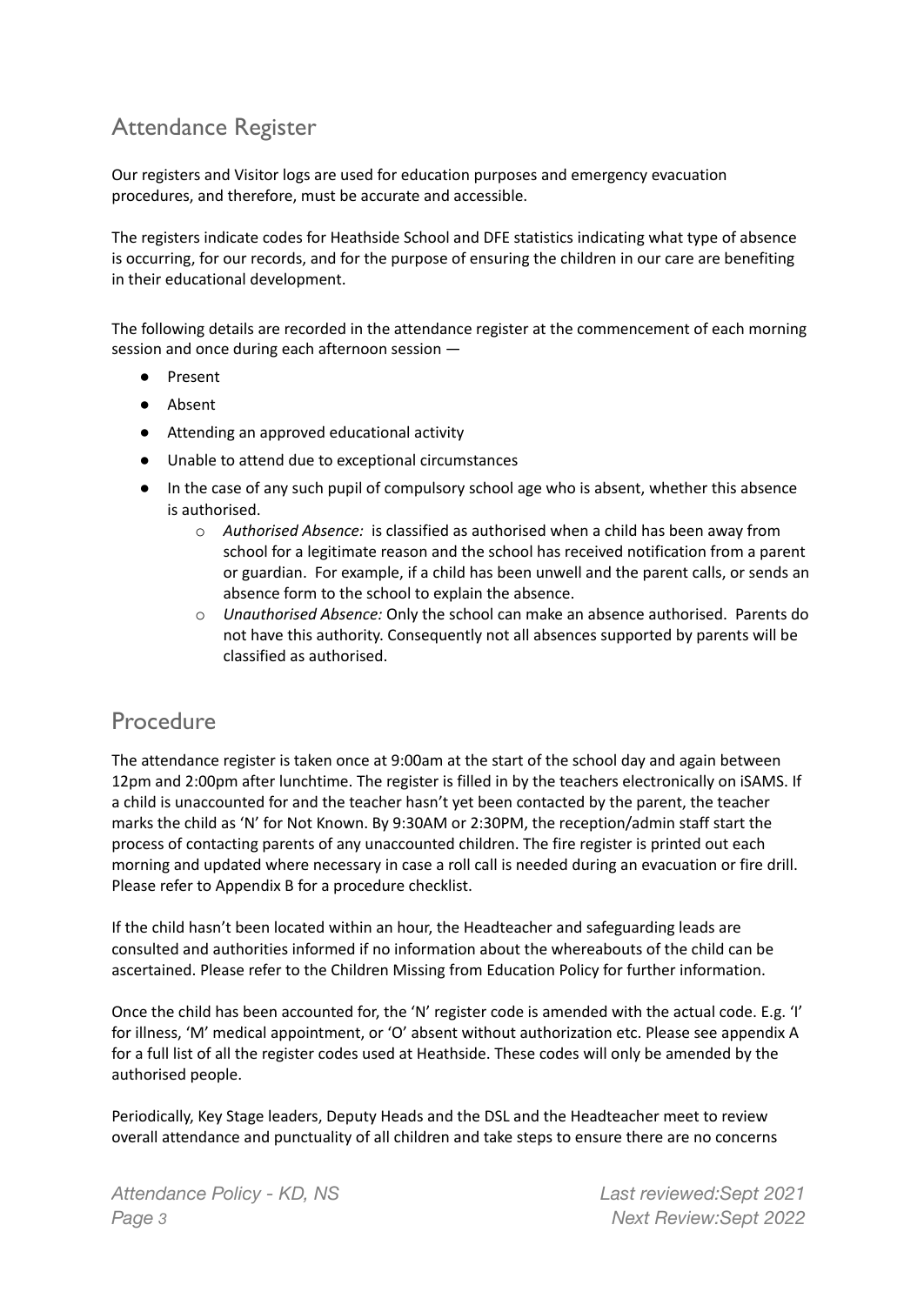which may be contributing towards poor attendance/punctuality. Depending on the concerns, meetings are arranged with the parents/guardians and where appropriate, the local authorities are contacted for advice.

## Types of Absence

Every half-day absence from school has to be classified by the school (not by the parents), as either authorised or unauthorised. Parents must call in to explain any absence by 9:00am on every day of absence but this does not authorise the absence. Authorisation is given by the deputy head / DSL and often requires medical evidence.

The Headteacher has the right to discuss and improve attendance for individual pupils if she feels that the absences are detrimental to the child's educational, social, emotional and welfare.

Any absences that suggest a matter of Safeguarding or Child Protection will be followed up by the Designated Safeguarding Lead and the relevant Deputy Head within Heathside School:

DSL - Nick Shaw Deputy Head - Upper School - Katy Deacon Deputy Head - Lower School - Jonathan Breaden

#### Authorised absences

These are mornings or afternoons away from school for a good reason such as illness, medical/dental appointments (which unavoidably fall in school time), emergencies or other unavoidable causes. Authorised absences are still counted as an absence and will affect pupil attendance data. For authorised absences for medical or dental appointments, parents must provide the school with evidence. Evidence may be in the form of:

- Appointment card or letter
- Copy of a prescription that was prescribed on the date of absence
- A compliment slip from the surgery / hospital
- Packaging of prescribed medication with student name and date visible.

All religious and/or Cultural events are respected and will in the majority of circumstances be granted by the Headteacher without objection. However in order to ensure that all records kept are accurate, we request that these events are confirmed with the school in advance of the absence.

#### Unauthorised absences

These are absences which the school does not consider reasonable and for which no "leave" has been given. This type of absence can lead to the Local Authority using sanctions and/or legal proceedings. This includes:

- Parents/carers keeping children off school unnecessarily (this includes due to unresolved issues within the school)
- Truancy before or during the school day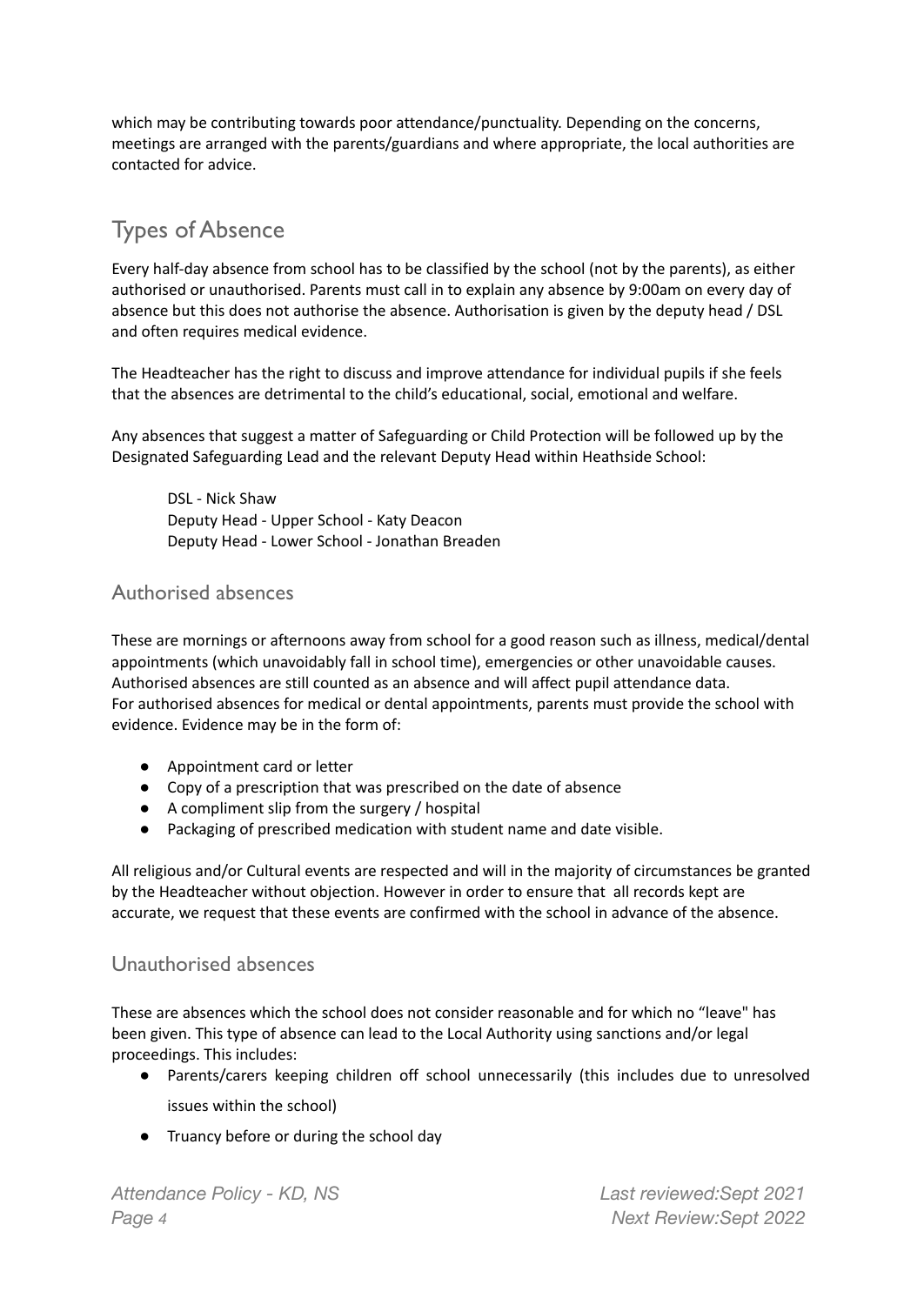- Absences which have never been properly explained
- Children who arrive at school too late to be registered as present for the session in question
- Shopping, including for items of school uniform, looking after other children or birthdays
- Day trips and holidays (exceptional leave) in term time which have not been agreed with the Headteacher.
- Excessive illness without medical evidence
- Children acting as carers

Parents **must** contact the school on every day of student absence. If this does not happen, the absence will be recorded as unauthorised.

#### Absence Monitoring and Support

Where a child is absent from school and we have not received any verbal or written communication from the parent, then we initiate a first day contact process. Office staff check all of the registers from 9.00am to 9.30am on a daily basis, to identify those pupils who are absent. There are occasions when we are unaware why the child is absent and we will contact the parent to check the reasons for the child's absence.

Where a student is regularly late or absent, parents will be invited in for a meeting to discuss strategies. If a student continues to arrive late then Early Help intervention may be offered to parents. For students in the Upper School, staff will work with students themselves as well as parents to help with punctuality issues. Where a student is at risk of becoming a persistent absentee, parents will attend meetings with the Deputy Head (and SENDCo if appropriate) and Early Help intervention may be offered. Persistent absentees will be marked as unauthorised absence unless medical evidence is supplied. A student is classed as a persistent absentee if their absence equates to 10% or more of the possible attendance sessions.

#### Illness

When children have an illness that means they will be away from school long term, the school will do all it can to send material home, or provide work via the online platform, Google Classroom, so that they can keep up with their school work.

If the absence is likely to continue for an extended period, or be a repetitive absence, the school will contact the parents and any relevant support services to see if arrangements can be made for the child to be given some tuition outside school.

Where, over the course of an academic year, a child has repeated periods of illness, the school will write to parents to ask them to provide medical evidence for each future period of illness related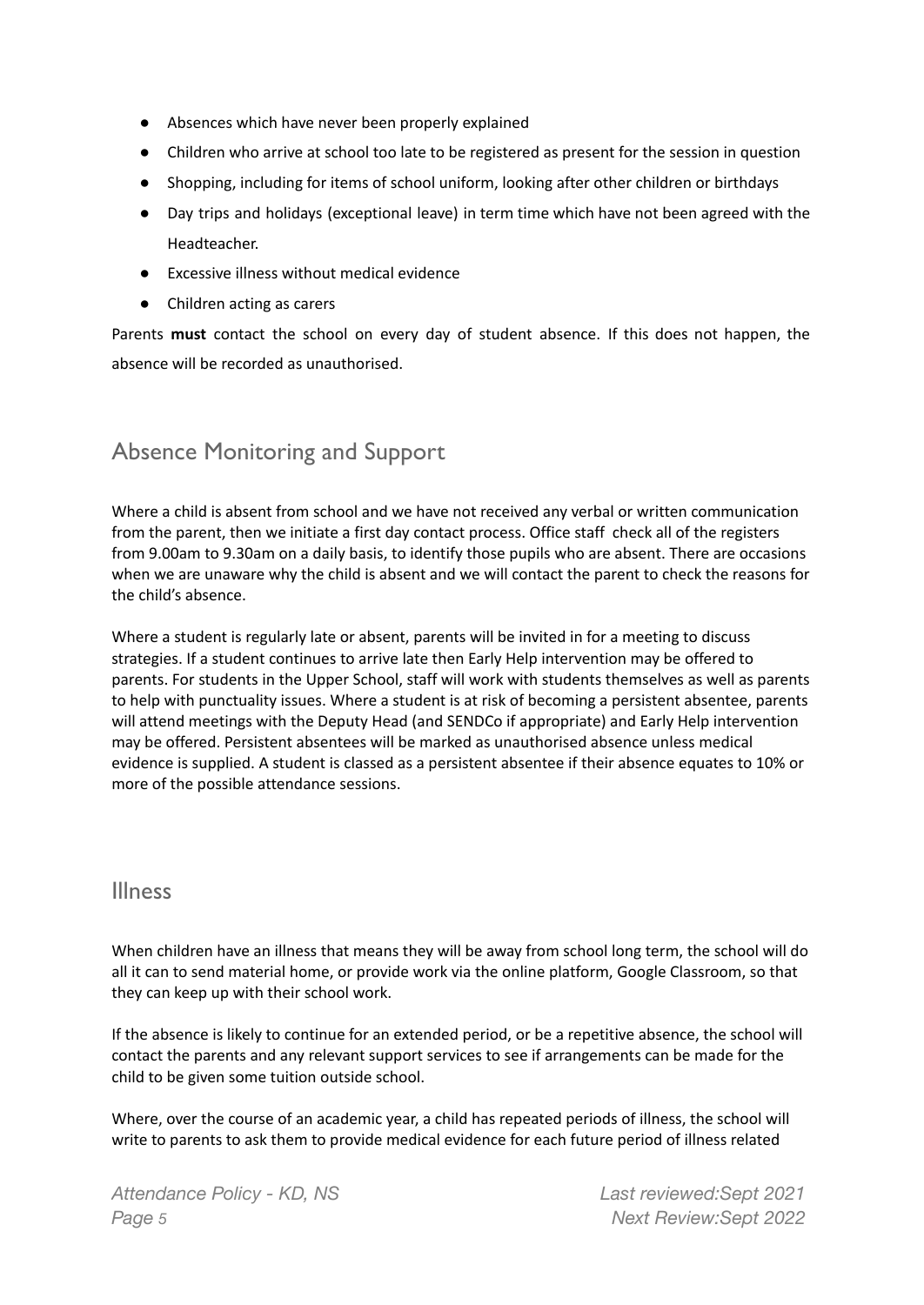absence. This evidence could be a Doctor's note, appointment card or copy of a prescription. We may seek written permission from parents for the school to make their own enquiries.

## Parental Request for Absence from School for Holiday

Taking holidays (exceptional leave) in term time is illegal and will significantly affect a child's schooling and progress. The Headteacher will not grant any leave of absence during term time unless there are exceptional circumstances as the September 2013 amendments to Registration regulations stipulate.

It is, however, acknowledged that there may be special circumstances where a parent feels that their child needs to be taken out of school. In these circumstances, parents should contact the Headteacher to request the exceptional leave of absence at least 2 weeks prior to the requested date. The Headteacher will then consider the circumstances and write in response with reference to national recommendations.

#### Summary

The school has a legal duty to publish its absence figures and its Attendance Policy to parents and to promote attendance. School attendance data must be available to the Local Authority and the DFE. Equally, parents have a duty to make sure that their children attend school regularly. All school staff are committed to working with parents and students to ensure the highest possible level of attendance.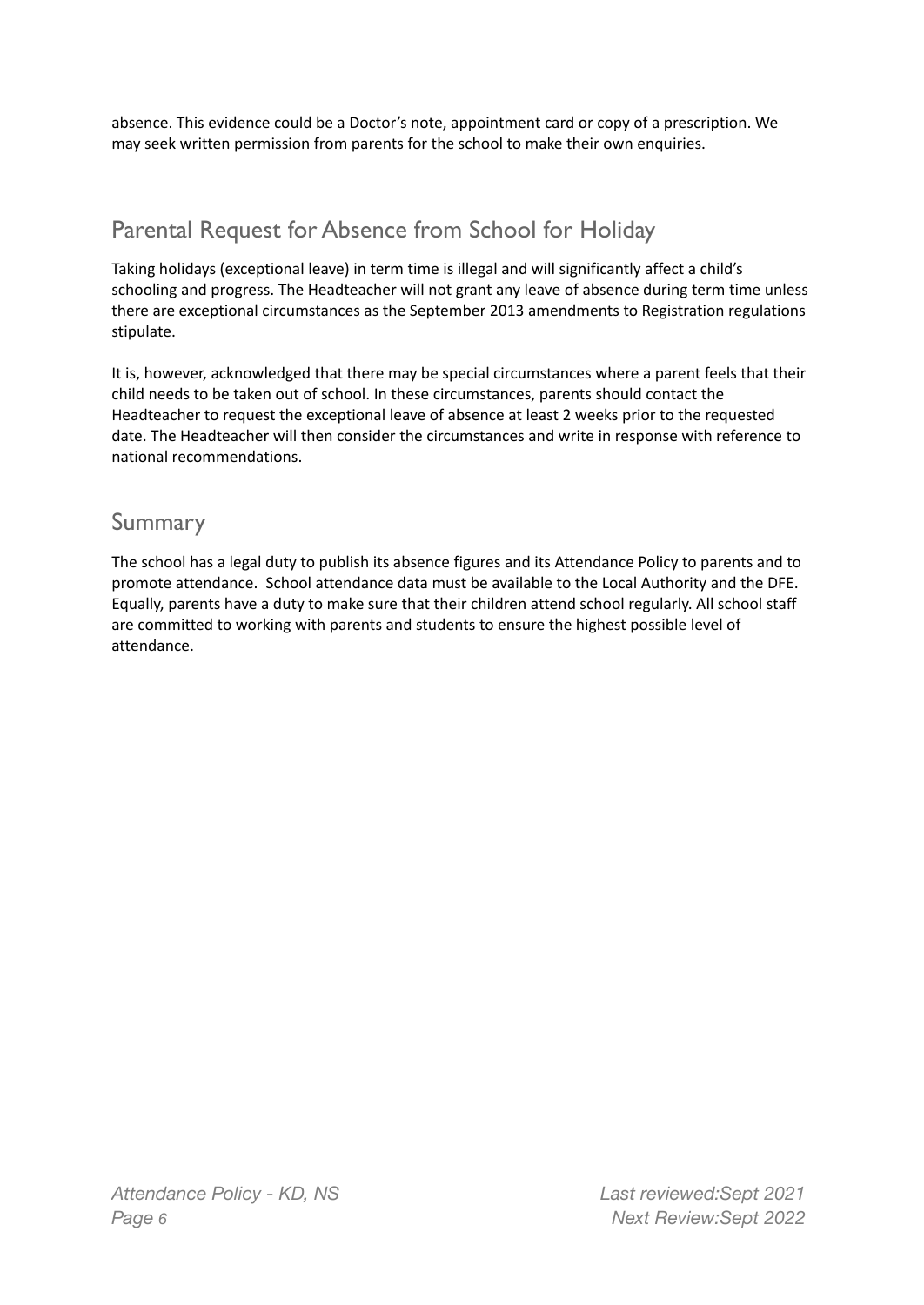## Appendix A – Register Codes

- i: Illness (not medical or dental appointment)
- M: Medical or dental appointment
- B: Off-site educational activity
- J: Interview with an educational establishment
- P: Participating in supervised Sport activity
- V: Educational Visit or trip
- R: Religious observance
- C: Authorised Leave of absence (exceptional circumstances)
- E: Excluded but no alternative provision made
- F: Authorised extended family holiday. More than 10 days. Exceptional circumstances
- H: Family holiday. Authorised by the Headteacher. Less than 10 days.
- G: Family holiday NOT authorised by the school
- N: Reason for absence not yet provided (not known)
- O: Absent from school without authorisation
- X: Not expected to be at school (part time nursery child)
- Y: Unable to attend due to exceptional circumstances. eg. snow day, transport strike etc.